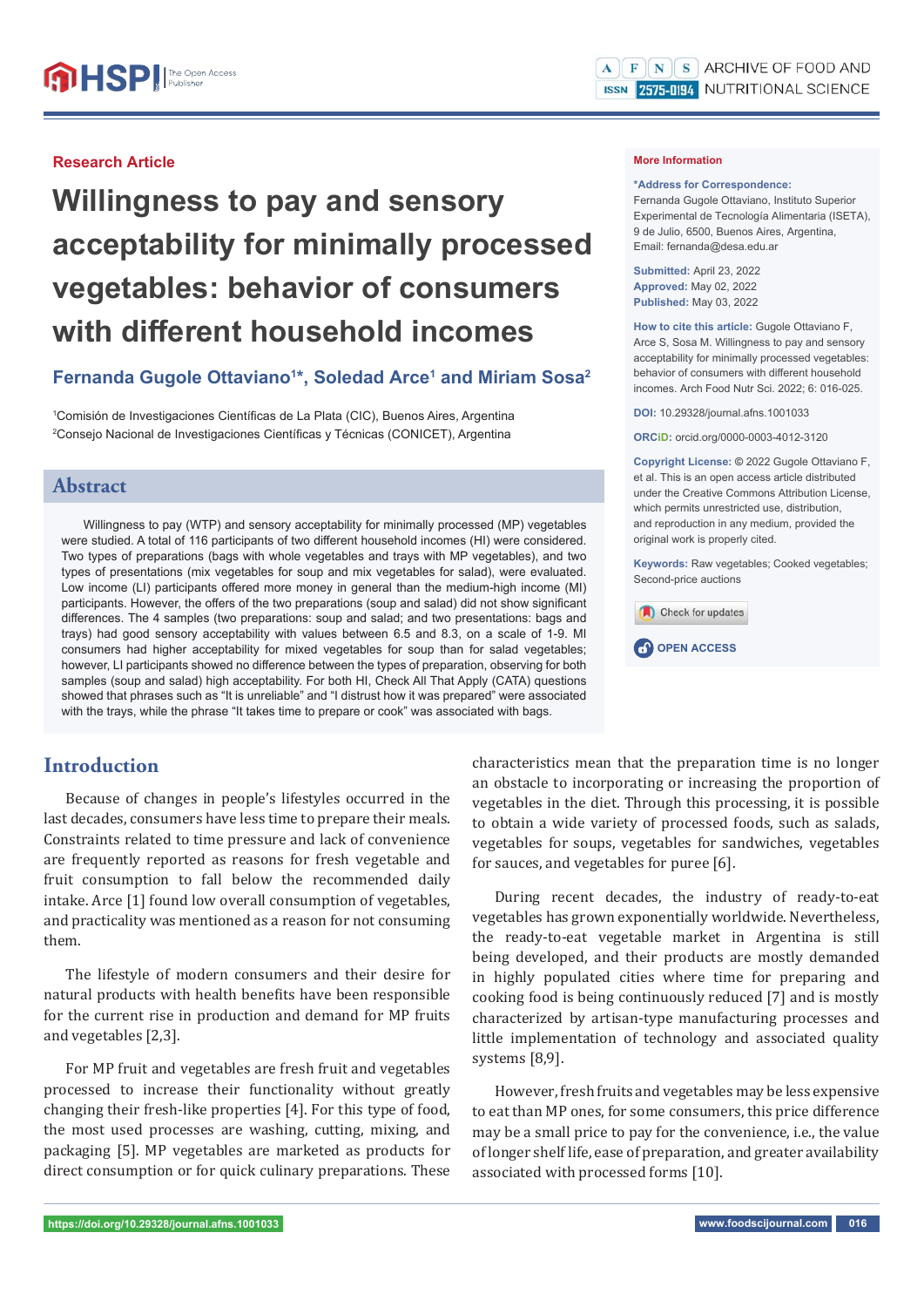

The WTP study has taken on various forms in the applied economics literature for some time now [11]. Using discrete choice techniques, stated choice experiments, and experimental auction methods, analysts have also derived estimates of money an individual is willing to pay to obtain a product [12,13].

Experimental auctions are one tool that can be used to create incentives for people to reveal their "true" preferences. In a typical incentive-compatible experimental auction, subjects bid to obtain one or more goods. The highest bidder(s) wins the auction and pays a price that is determined exogenously from the individual(s)' bid(s). The advantage of using experimental auctions as a marketing research tool is that they create an environment where people have an incentive to truthfully reveal their preferences [14].

The most widely used incentive-compatible value elicitation mechanisms are the Becker, DeGroot, Marschak (BDM) mechanism, Vickrey nth price auctions, and a random nth price auction [14]. For the past half-century, economists have used the Vickrey, second-price auction to learn about consumer WTP [15]. In this methodology, participants submit sealed bids for one or several products, or, more typical in a marketing context, for the possibility of trading a product for one with improved quality (like a conventional product for an organic product) [16].

Some socio-economic features such as age, gender, level of education, household size, and income level, influence the willingness to pay for different foods [17,18]. Govindasamy & Italia [19] showed that younger consumers, regardless of gender, paid higher premiums for organic products. Petljak [20] found that higher monthly household income predicts a greater WTP and a higher price for organic food compared to conventional food.

Combining sensory science and applied economics improves understanding of food choices and consumer behavior. In fact, numerous studies follow such an approach: [21-25]. Among the many areas covered by sensory science, the evaluation of consumer preferences is important. Typically, consumer preferences are measured by the use of hedonic scales. With this scale, word descriptors are used along with numbers that facilitate the interpretation of the mean values of the responses in terms of the degree of like/ dislike [26]. This scale is easy to implement and interpret by both respondents and researchers [27].

The aim of the present work was to study the WTP and sensory acceptability for MP vegetables for two types of preparation, taking into account two HI.

## **Materials and methods**

The organization and development of the trial were carried out throughout 2018 and at the beginning of 2019.

#### **Subjects**

A total of 116 participants, aged between 25 and 60 years, from 9 de Julio (a city with 47.733 inhabitants located 250 km west of Buenos Aires city) were recruited. Government agencies provided food aid to subjects from the LI group, although they were not affected by famine or extreme hunger. Argentinians, as a rule, do not like to reveal their incomes. In the town of 9 de Julio, Buenos Aires, families that send their children to private schools were considered MI. Alternatively, families whose children have lunch in public school dining rooms or who receive food aid were considered LI. This criterion adopted by Hough & Ferraris [28] was also used in this work. The recruitment was made by a notification delivered to the children of different schools inviting their mothers to complete a survey that consisted of a list of vegetables in which they had to mark their frequency of consumption. Homemakers who marked the vegetables of interest for this trial, with a frequency of consumption of more than once a month, were recruited.

The study was approved by the Instituto Superior Experimental de Tecnología Alimentaria (ISETA) and consent was obtained from each subject before their participation in the study.

### **Samples**

Before selecting the product to be evaluated, a survey was conducted to determine which MP vegetables were sold, as well as their respective weights and prices. The survey was carried out in 10 markets in two different areas of the city. The town center and its surroundings comprise approximately 1.7 km2 and are inhabited the vast majority by MI families. Five markets were chosen from this area of the city. In the outskirts of the city of 9 de Julio, government-funded housing plans have been built for the LI population who pay little or nothing for their houses or apartments. Many of them receive other government aid in the form of food and/or medicine. They were LI families. So, 5 markets were chosen from this area.

Based on the results, two types of preparations (bags with whole vegetables and trays with MP vegetables), and two types of presentations (mix vegetables for soup and mix vegetables for salad), were selected:

-Mix whole vegetables for soup (soup bag): presented in a plastic bag of 30 x 40 cm on each side; inside it had pumpkin, courgette, carrot, celery, green onion, leek, and parsley whole. These vegetables need to be washed, peeled, and then cooked for consumption.

-Mix MP vegetables for soup (soup tray): presented in a 22 x 18 x 1.5 cm Styrofoam tray covered with a film; inside it had all the above-mentioned vegetables (soup bag) but these were washed, peeled, and chopped where the consumer only must cook them to eat them.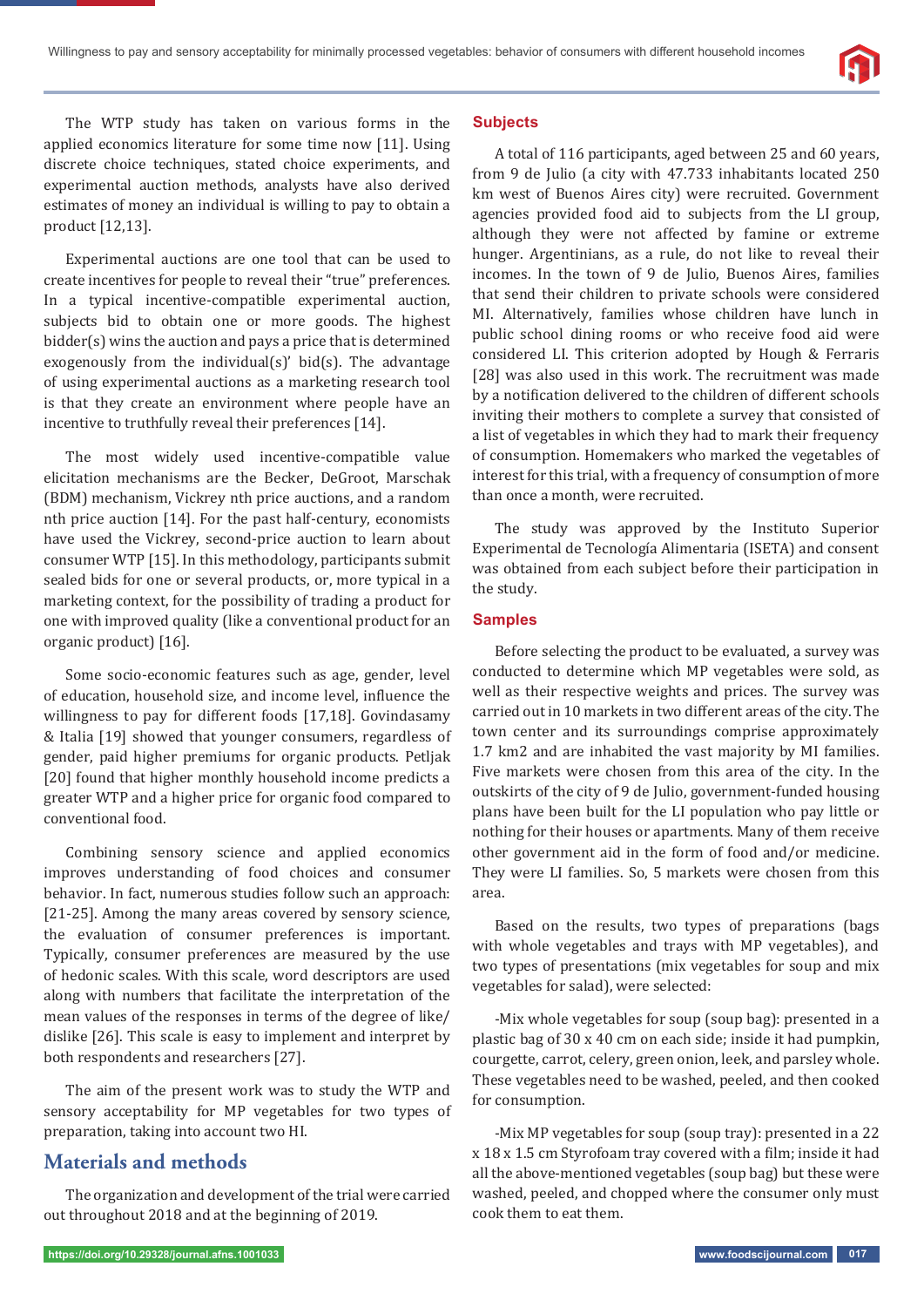

-Mix whole vegetables for salad (salad bag): presented in a plastic bag of 30 x 40 cm on each side; inside it had carrots and beets whole. These vegetables need to be washed, peeled, and grated to be eaten as a salad.

-Mix MP vegetables for salad (salad tray): presented in a  $22 \times 18 \times 1.5$  cm Styrofoam tray covered with a film; inside it had all the above-mentioned vegetables (salad bag) but these were washed, peeled, and grated. This presentation was ready to eat.

The vegetables were purchased by unit/weight at a market and then processed (washed, peeled, cut/grated, and packaged) at the institute. This was carried out by the researchers. The weight of vegetables in the bags was the same as that of the vegetables in the trays; this was approximately 250 g.

#### **Auction: experimental procedure**

Six groups of 8–10 people from each HI were formed to conduct the trial.

Second-price auctions remain widely used because of their incentive-compatible properties and ease of implementation, including the identification of a single winner  $[15,29,30]$ . Preferences for a new product are determined by comparing bids for new good to bids for a pre-existing substitute or by directly eliciting bids to exchange a pre-existing substitute for a new good [14].

In this study, we evaluated the WTP for exchanging a bag with vegetables for a tray with MP vegetables.

In experimental auctions, one or more bidding rounds can be conducted. Each auction consisting of several bidding rounds allows participants to update their bids to reflect market prices or new information [31]. In theory, a singleshot Vickrey auction should cause participants to reveal their true value [32], therefore, only one round of bids was made per tray presented.

Before starting the trial, each participant was given a form to be completed with her consent to this study and another form to be completed with her socio-demographic data.

Then, each participant was given a sheet with a detailed explanation of the methodology. Besides, to familiarize subjects with the auction mechanism, a preliminary practice auction was conducted with "*alfajor*" (defined as a product obtained by joining two or more layers of cookies or cake with filling, usually dulce de leche (caramel jam)), covered or enrobed with various confectionery coatings, chocolate being the most usual [33]. Participants had to write "what was the maximum value that they were willing to pay to exchange their single- *alfajor* (two layers) for a triple- *alfajor* (three layers)". Each consumer had, fictitiously (considering that this stage was training) \$30 (AR\$) to make the offer. It was,

furthermore, informed that its offer was private information and should not be shared with the other participants. The bids were then collected, and ordered on a board from highest to lowest, along with the identification numbers. It was indicated that the "buyer" of the triple *alfajor* would be the one who made the highest bid, but would have to pay the value of the second-highest price offered.

Once the training auction was over and all the participants said they understood the methodology, two experimental auctions were held. Considering that the trial was conducted in an educational institution, the money was replaced by a purchased ticket, which they could use in a greengrocer's shop in the city. That is, each participant was given a ticket for the value of \$90 for each auction, and it was the maximum value they could bid for each auctioned tray.

The auction was held to evaluate the WTP for exchanging a bag of whole vegetables for a tray of MP vegetables as follows:

**1º Test:** Consumers received a soup bag that needed to be washed, peeled, chopped, and then cooked for consumption and had to write down how much they were willing to pay to exchange that bag for a tray for soup, which only needed to be cooked for consumption.

**2º Test:** The auction was conducted in the same way as the 1° test, but participants received a salad bag that needed to be washed, peeled, and grated for consumption. They had to write down how much they were willing to pay to exchange that bag for a salad tray.

In both auctions, the "buyer" of the tray was the one who made the highest bid but had to pay the value of the secondhighest price offered. The participants, who did not "buy" the auctioned product, received the ticket and two bags of vegetables as a gift.

The order of presentation of the two trays in the auctions was balanced. That is, half of the subjects in each HI received the soup option first presentation order and salad option on the second presentation order; inversely for the other half of the subjects.

## **Sensory acceptability**

After the auctions, subjects measured the acceptability of the 4 samples: soup bag, soup tray, salad bag, and salad tray. They were instructed to express their sensory perceptions about the samples using a 9-point structured hedonic scale, with 1 being ''I do not like'', 5 'indifferent' and 9 'I like'.

#### **CATA question**

CATA methodology was also used to inquire about influential reasons for the consumption of 4 samples (soup bag, soup tray, salad bag, and salad tray).

For the generating CATA terms, 2 focus groups were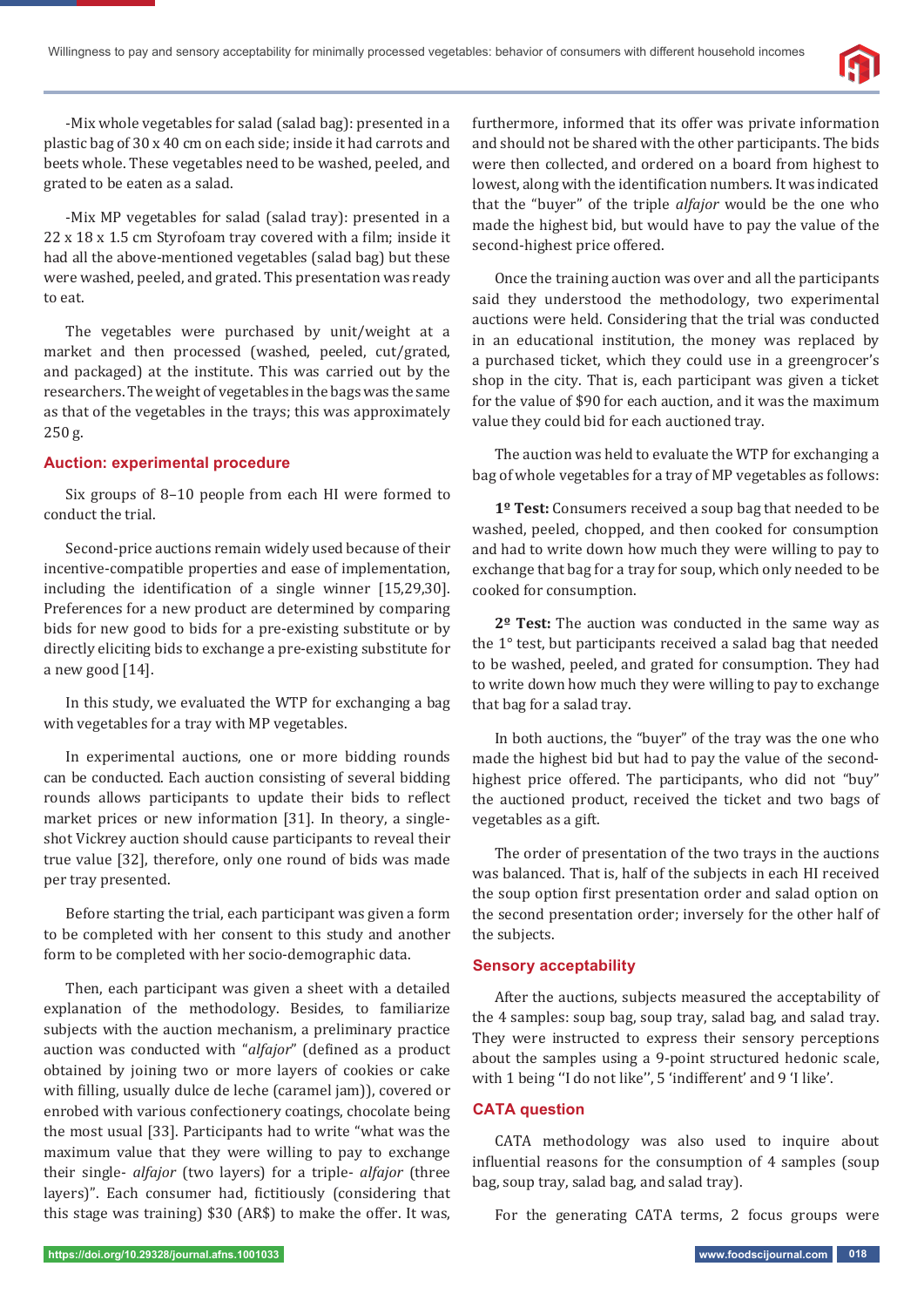

conducted with 24 women (housewives) aged between 25 and 65 years. Of this total, half corresponded to LI women and the other half to MI women. In both groups, the purchase/ consumption intention of MP vegetables was discussed. The phrases or terms that were named most frequently in the discussion were included in the CATA methodology.

In the CATA questions, each participant had to select all the influential consumption reasons in the 4 samples.

It should be clarified that in all three methodologies used (auction, acceptability, and CATA), participants evaluated the vegetables in bags and trays without testing any preparation.

#### **Data analysis**

The socio-demographic data of the participants were counted and their percentages were taken.

Auction: In the first instance, bids made for each preparation (soup and salad) were accounted for and presented as percentages.

WTP was analyzed by analysis of variance (ANOVA) considering HI and soup and salad trays as fixed effects, and subjects as a random effects. Subjects were nested within HI.  $P \le 0.05$  was considered significant. Means were compared using Fisher's least significant difference (LSD) at a 5% significance level.

To identify groups of consumers with similar offered patterns, subjects were clustered using Ward's hierarchical clustering technique with Euclidean distances [34].

**Sensory acceptability:** Sensory acceptability was analyzed by ANOVA, considering HI, preparation, and presentation as fixed effects, and subject as a random effect. Subjects were nested within HI.

In order to identify groups of consumers with similar acceptability patterns, subjects were clustered using Ward's hierarchical clustering technique with Euclidean distances [34].

**CATA question:** A Correspondence Analysis (CA) was performed in the frequency table that contains the answers to the CATA question, with two categorical variables: samples (presentation y preparation) and terms (consumption reasons). The analysis was carried out for each HI separately.

All statistical analyses were performed using Genstat (VSN International Ltd., Hempstead, United Kingdom).

## **Results**

The profile of consumers who consumed the vegetables selected for the trials with a consumption frequency greater than once a month is shown in Table 1.

#### **Auction**

Each participant had \$90 to bid and was thus able

| Table 1: Demographic characteristics of the consumers. |          |          |
|--------------------------------------------------------|----------|----------|
|                                                        | HI (%)   | LI(% )   |
|                                                        | $n = 58$ | $n = 58$ |
| Age                                                    |          |          |
| 20-35                                                  | 36,2     | 28,1     |
| 35-45                                                  | 27,6     | 26,3     |
| 45-55                                                  | 29,3     | 35,1     |
| More than 60                                           | 6,9      | 10,5     |
| <b>Studies achieved</b>                                |          |          |
| No studies                                             | 0,0      | 3,5      |
| Incomplete primary                                     | 1,7      | 12,3     |
| Complete primary                                       | 3,4      | 31,6     |
| Incomplete secondary                                   | 10,3     | 14,0     |
| Complete secondary                                     | 15,5     | 19,3     |
| Incomplete tertiary                                    | 17,2     | 5,3      |
| Complete tertiary                                      | 29,3     | 5,3      |
| Incomplete university                                  | 10,3     | 3,5      |
| Complete university                                    | 10,3     | 5,3      |
| Postgraduate (Master's, Ph.D., or equivalents)         | 5,2      | 0,0      |
| Occupation                                             |          |          |
| Employee                                               | 58,6     | 38,6     |
| Housewife                                              | 27,6     | 47,4     |
| Retired / Pensionared                                  | 3,4      | 3,5      |
| Student                                                | 17,2     | 7,0      |
| Unemployed                                             | 3,4      | 0,0      |
| Unable to work                                         | 3,4      | 1,8      |
| Other                                                  | 6,9      | 1,8      |
| Number of members in the family                        |          |          |
| 1                                                      | 6,9      | 0,0      |
| 2                                                      | 19,0     | 15,8     |
| 3                                                      | 27,6     | 22,8     |
| 4                                                      | 31,0     | 17,5     |
| 5                                                      | 8,6      | 19,3     |
| More than 5                                            | 6,9      | 24,6     |

to exchange the bag (for each preparation) for the tray. Considering the participants who offered more than half of the money available (more than \$45), it was observed that:

- for the salad tray, 62% of LI offered more than the participants of MI (43%).

- for the soup tray, offers in both HI were similar (67% LI and 60% MI).

In turn, 21% and 26% of LI participants bid the total money available (\$90) for the salad tray and the soup tray, respectively. This percentage was lower in MI, only 5% for the salad tray and 16% for the soup tray.

The opposite, with the percentage of participants who decided not to make an offer and kept the bag in its 2 preparations (soup and salad), also was observed. The 21% and 14% of MI participants bid \$0 for salad and soup trays, respectively. Only 5% and 9% of LI participants did not bid on salad and soup trays, respectively.

MI participants bid, on average, \$41 and \$49 to get the salad tray and the soup tray, respectively. While the offers from LI participants were similar for both preparations, being \$55 for the salad tray and \$57 for the soup tray.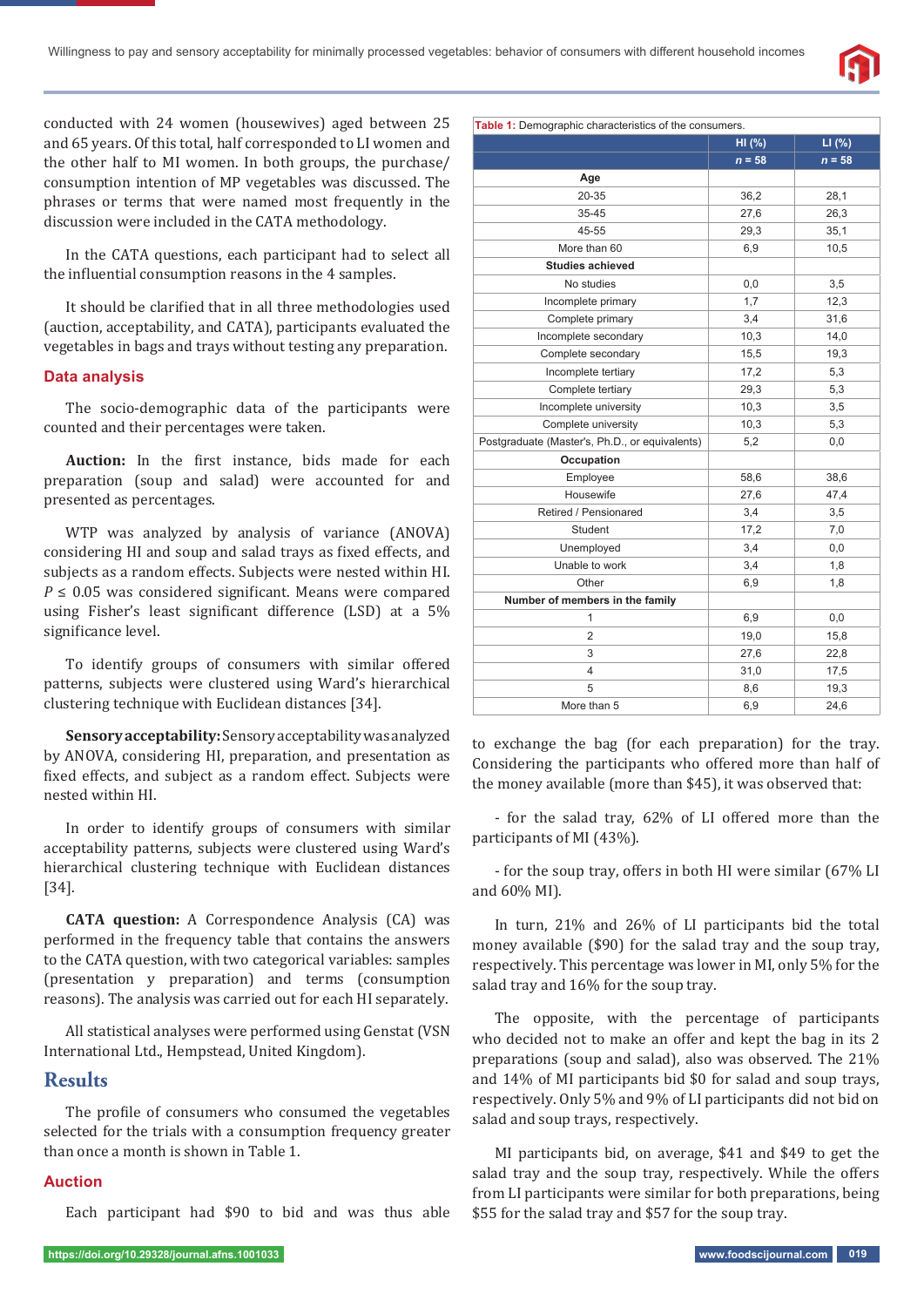

ANOVA results showed differences between the offers of the two HI, where it was observed that the LI offered more money in general than the MI (Figure 1). However, the offers of the two preparations (soup and salad) did not show significant differences. The preparation\*HI interaction was also not significant.

An agglomerative hierarchical cluster analysis was carried out to identify segments of consumers that have similar offering patterns in 2 samples (salad and soup trays). Four clusters were identified: Cluster 1 ( $n = 32$ ), Cluster 2 ( $n = 20$ ), Cluster 3 (*n* = 37), and Cluster 4 (*n* = 27) (Figure 2). Cluster 1 made a high bid (\$83 approximately) on both samples. A high offer (\$73) for the soup tray and a medium bid (about half the money available to bid, \$53) for the salad tray was observed in Cluster 2. In cluster 3 was observed that in both samples consumers approximately offered half of the money available (\$46 for the soup tray and \$37 for the salad tray). Cluster 4 offered a low bid for 2 samples.

Considering the number of subjects in each cluster according to their HI; it was observed that the HI factor had an incidence on bid patterns only in cluster 1 (composed of more LI consumers); in the rest of the groups, a similar number of LI consumers and MI consumers was observed. This behavior was also observed when the educational level of the consumers who formed each group was taken into account; where the same cluster consisted of more consumers of low educational level.

#### **Sensory acceptability**

The 4 samples had good sensory acceptability with values between 6.5 and 8.3, on a scale of 1-9.

ANOVA results showed that the three main effects (preparation, presentation, and HI) were significant. The soup had greater acceptability than the salad preparations. While bag gave higher acceptability values than the tray presentations. LI gave higher acceptability values than the MI. The 2-way Presentation\*Preparation interaction was significant (Figure 3), with higher scores for soup bag,





percentage of subjects in each cluster is shown in parenthesis.



however, mixed vegetables for salad showed no difference between the types of presentation (bag/tray).

The 2-way Preparation\*HI interaction was also significant. MI had higher acceptability for mixed vegetables for soup than for mixed vegetables for salad; however, LI participants showed no difference between the type of preparation, observing both, soup and salad, high acceptability (Figure 4).

The 2-way Presentation\*HI and the 3-way interaction Preparation\*Presentation\*HI were not significant.

An agglomerative hierarchical cluster analysis was carried out to identify segments of consumers that have similar acceptability patterns in 4 samples. Four clusters were identified: Cluster 1 ( $n = 11$ ), Cluster 2 ( $n = 21$ ), Cluster 3 (*n* = 21), and Cluster 4 (*n* = 63) (Figure 5). Cluster 1 gave low acceptability (average values less than 4 on a scale of 1 to 9) to samples presented on a tray (mix vegetables for soup and for salad), while high acceptability (average values greater than 8) was given to the bags in their 2 preparations. Mediumhigh acceptability (average values greater than 5.2) was observed in the 4 samples in Cluster 2. The same behavior was observed in Cluster 3, except for the salad bag, which had low acceptability (average = 3.4). Cluster 4, which represents more than half of the consumers, presented high acceptability for the 4 samples.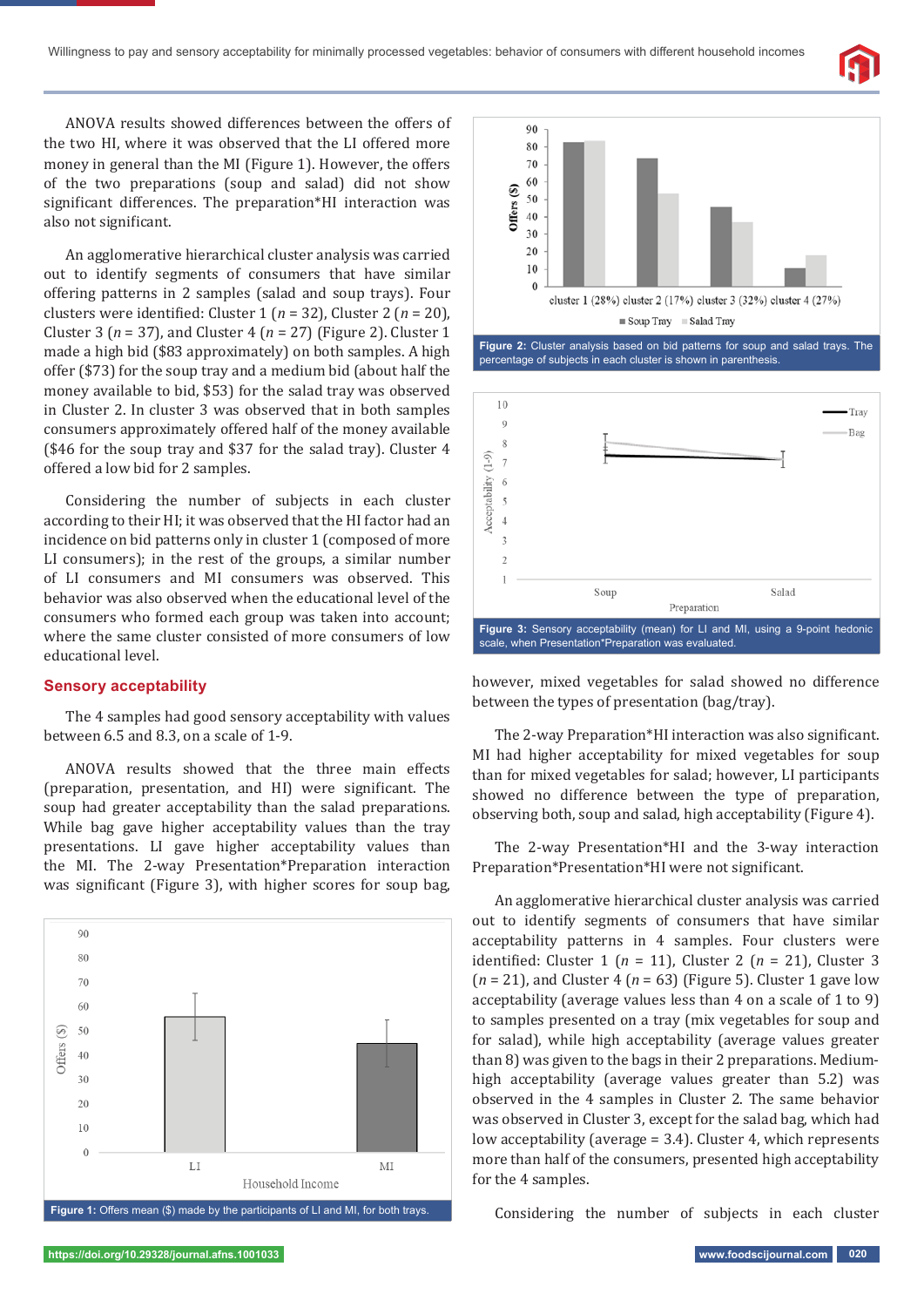





according to their HI, the number of children in the family, and educational level; it was observed that these factors had an incidence on acceptability patterns only in cluster 4. This cluster, where the consumers presented high acceptability for the 4 samples, was composed of more LI consumers, consumers who have 4 or more children in their family, and consumers who have a low educational level.

#### **CATA**

The views that emerged in the 2 focus groups, 22 phrases or reasons (these phrases are detailed in Figures 6 and 7) relating to the purchase/consumption trays with MP vegetables were repeated more frequently in both focus groups, which were used in the CATA methodology.

Figure 6 presents CA maps for LI, where dimensions 1 and 2 represented 67% and 20% of the variation of the experimental data, respectively. In this figure, the 4 samples were different and each of them appeared in each quadrant of the graph. Acceptability was associated with the soup bag. In turn, this was associated with the phrases "*It is a high quality",*  "*It is healthy",* "*Fresh", "It is natural", and "It is nutritious"*. Salad bag was associated with the terms: "*I like it", "It takes time to prepare or cook", "It is reliable" and* "*It is low quality"*. Soup tray was related to the terms *"It yielding" and* "*It is colorful"*. The salad tray was associated with the phrases: "*It is more* 

*hygienic"*, "*It is easy to prepare or cook"*, "*It is to be consumed during the day"* and *"It is very attractive"*. On the other hand, phrases such as "*It is unhealthy" and* "*I distrust how it was prepared"* were associated with the trays, while the phrase "*It takes time to prepare or cook"* was associated with bags.

Figure 7 presents CA maps for MI, where dimensions 1 represented 67% of the variation in the experimental data and dimension 2, the 29%. As was shown in LI, the 4 samples were different and each of them appeared in each quadrant of the graph. The acceptability was also associated with soup bag, and it was more related to "It is reliable", *"Fresh"*, "*I like it" and "It is a high quality".* While salad bag was more related to the terms, "*It is cheap"* and "*It does not yield"*. Soup tray was associated with the terms: "*It is to be consumed during the day"*, *"It is easy to prepare or cook"*, "*It is colorful" and* "*It is very attractive"*. The salad tray was associated with the phrase: "*It is more hygienic"* and to a lesser degree *"It is unhealthy"*.

However, phrases such as "*It is expensive" and "I distrust how it was prepared"* were associated with the trays. As expected, the term *"It takes time to prepare or cook"* was associated with bags, and the phrase "*It is easy to prepare or cook*" was associated with trays.

## **Discussion**

The success of new food technologies depends on consumers' responses [35]. The production chain of MP vegetables is characterized by the strong influence of the final consumer. As with other segments of agribusiness, the desire and requests of buyers must always be considered [36]. The present study combines disciplines, such as applied



**Figure 6:** Biplot representation of the four samples (soup bag, soup tray, salad bag, salad tray) and the reasons for consumption of LI participants, considering overall liking scores as supplementary variables. Reference: It is low quality (low quality), It is cheap (Cheap), It is high quality (HighQuality), It is expensive (Expensive), It is colorful (Colorful), It is easy to prepare or cook (EasyPrepare), Fresh (Fresh), It takes time to prepare or cook (TimePrepare), It is more hygienic (MoreHygienic), I like it (Like), I distrust how it was prepared (DistrustPrepared), It is very attractive (Attractive), It is reliable (Reliable), It is natural (Natural), I do not like it (not like), It does not yield (NotYield), It is nutritious (Nutritious), It is unattractive (Unattractive), It is unhealthy (Unhealthy), It yielding (Yielding), It is healthy (Healthy), It is to be consumed in the day (ConsumedDay).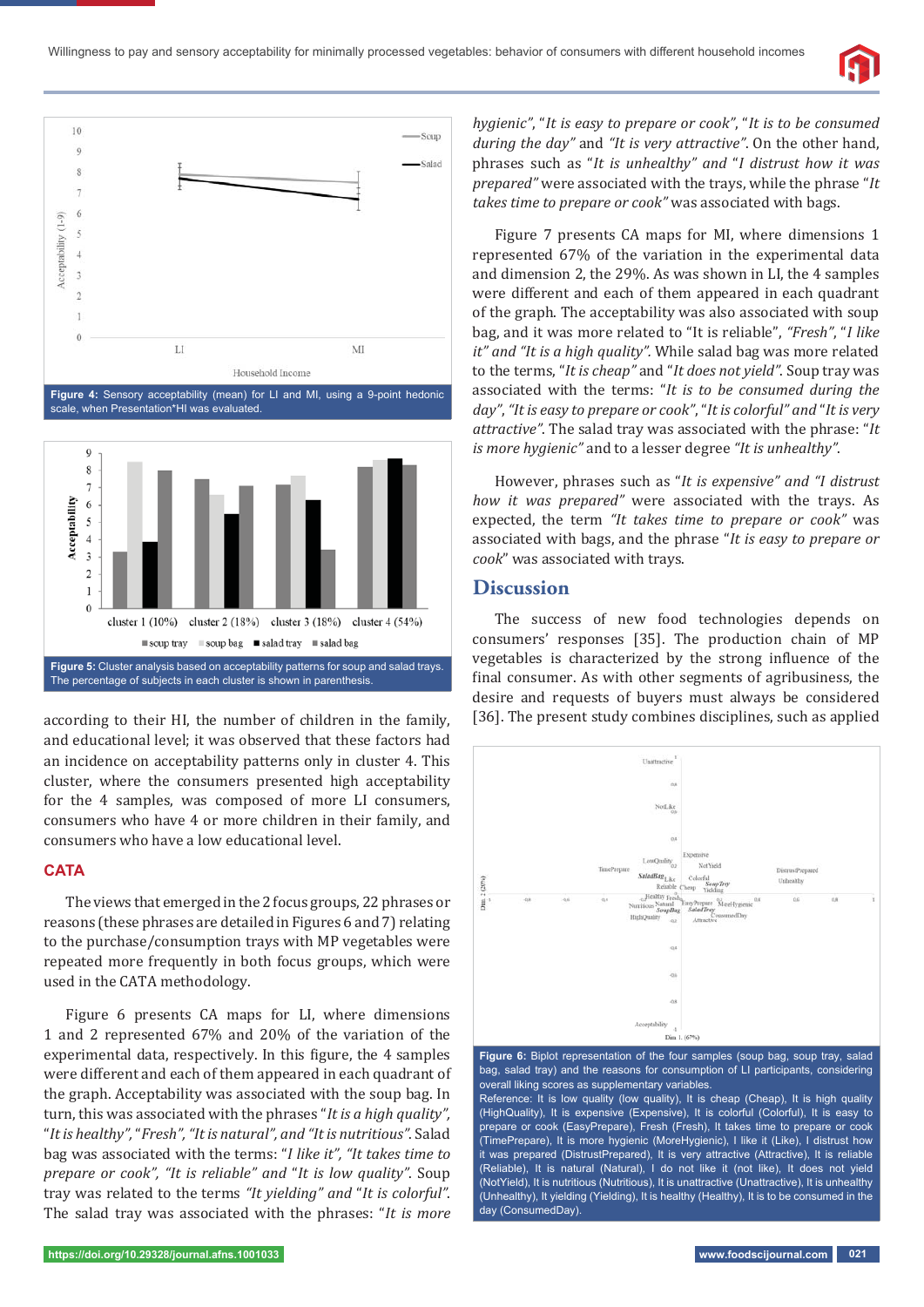



economics and sensory science to improve the understanding of food choice behavior.

Empirical results on the effect of income on consumer WTP for safe foods appear to be mixed too. Since consumer WTP for food safety is negatively correlated with the marginal utility of money, consumer WTP is expected to increase as the income of the consumer increases [37]. Other studies did not find income as a significant determinant of consumer WTP for organic food products [38,39]. Gil & Soler [40] found that among the socio-economic variables, income level did not have any significant effect on the premium participants were willing to pay. However, even though the effect was not significant, it is interesting to note that the poorest were willing to pay a higher premium for organic olive oil. Similar results were found in our study, where it was observed that LI participants offered more to exchange bags for trays. This could be because LI consumers perceived MP vegetables (tray samples) as novelty products and were willing to pay more to obtain them. This result was consistent with those found in Shogren [41], who indicated that it is the novelty of the product and not the novelty of the procedure (experimental auction) that can bias bids upwards.

Studies such as consumer behavior, acceptability, and the frequency of consumption directed at fresh vegetables have been widely studied [42-46]. However, there are few studies on MP vegetables, and of those that exist, the majority have a focus on microbiological quality, safety, processing, packaging issues, and consumer behavior [47-53]. It is important to highlight that consumer perception was investigated in these studies, but sensory acceptability was not mentioned.

In our study, the sensory acceptability of four samples (soup and salad trays and soup and salad bag) was measured. All samples had good sensory acceptability; although the whole vegetables in the bag were the ones with the highest sensory acceptability. Nunes [54] found similar results when comparing the sensory acceptability of MP and irradiated arugula.

As in the offers made in the auction, LI generally presented higher values of acceptability than MI respondents. In contrast, Arce [1] found no significant differences between LI and MI consumers. These authors measured the sensory acceptability of 27 vegetables.

Considering the reasons related to the purchase/ consumption in each HI, it was observed that the MI participants could characterize each sample more markedly than LI. This is observed in the maps (Figures 6 and 7), where, for example, the LI participants, although they characterized each sample, were located close to the intersection of the axes. This could be due because a phrase or reason for purchase/ consumption having the same influence for the 4 samples, for this group of participants. Despite this, they agreed on some phrases that characterized the MP vegetables and the reasons related to the purchase/consumption. Participants of both HI associated the two trays with the phrases "I distrust how it was prepared". Consumers do not actively look for products produced by new technologies, but look for certain attributes of a product. Regardless of enhanced food properties, food produced by new technology may create concern and uncertainty if the public perceives any risk $[55]$ . The freshcut sector is constantly evolving and innovating to enhance product quality and safety attributes that are generally valued by consumers [56,57]. Cardello [58] studied consumers' risk perception associated with innovative food preservation technology, and found a negative utility towards MP products, implying that not sufficiently processed products are perceived as a source of microbiological or other safety risks. On reviewing the literature, it emerges that fruit and vegetable attributes connected to safety could be the most important in orienting consumers' choices [57].

Another characteristic related to MP vegetables was that *"It is easy to prepare or cook".* Other studies have also pointed to convenience as one of the most important motivations for purchasing MP vegetables and ready-to-eat foods [59-62]. Vidal [52] applied three qualitative methodologies and revealed that ready-to-eat salads are perceived as convenience products, that is, they require little or no time and effort for their preparation and consumption, being the main motivation to acquire this type of product. On the other hand, Ares [63] identified motives underlying food choice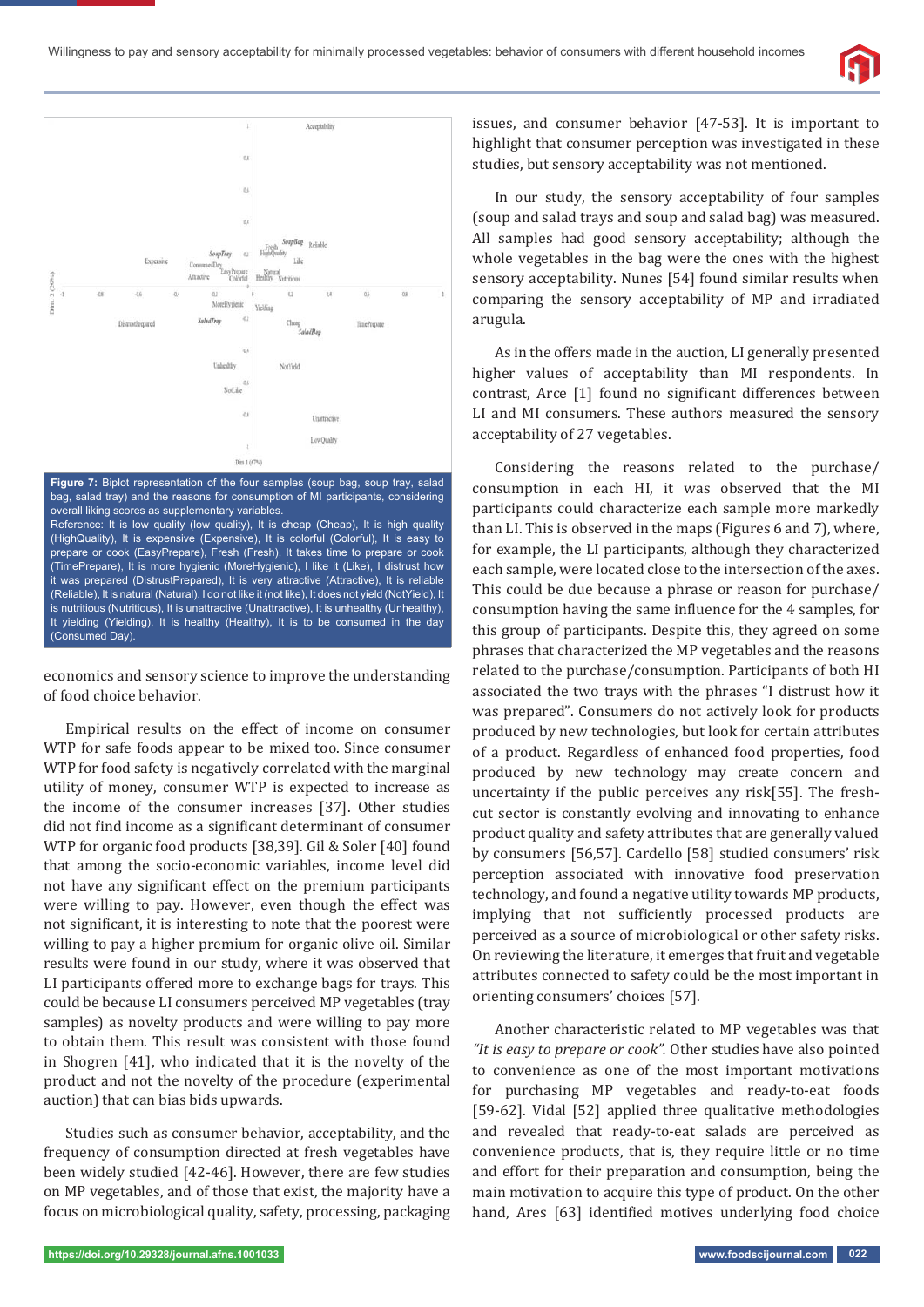

and barriers to healthy eating among consumers at two socioeconomic levels in Uruguay. Among the food mentioned were fruit and raw vegetables. Observed that Time available for cooking was the main determinant of food selection for MI participants. They indicated that they try minimizing the time spent on food preparations, particularly after all activities of the day, and that in their free time they preferred to do other things rather than cook.

Human health-related aspects, phrases such as Healthy, Nutritious, and Natural, were related to soup bags in both HI. This is in agreement with Arce [1] that those whole vegetables were mainly related to phrases related to health. In addition, Vidal [52] indicated that the term Health was not a category highlighted by consumers for ready-to-eat salads, as in this study. These results also agree with those reported by Ragaert [60].

Although the price factor was not preponderant in consumer decision-making, the MI associated the term *"Expensive*" with trays and *"Cheap*" with bags, instead, the LI did not characterize any sample with these phrases and these had few mentions. Similar results were found in Massaglia [64] where price did not emerge as a discriminating factor when exploring the preferences and buying habits of fresh-cut, ready-to-eat salads. Other studies presented different results, Ares [63] found that LI participants rarely purchased readyto-eat products due to their relatively high cost, compared to raw food ingredients; and Vidal [52] revealed that ready-toeat salads were perceived as expensive products, with price being a variable that discourages their purchase.

## **Conclusion**

We can conclude that the MI was more critical when evaluating the different methodologies used in this study.

A low percentage of participants offered 0\$ to exchange the bags of vegetables for the trays, so MP vegetables are a good option to incorporate or increase the consumption of these foods.

Although practicality was a positive characteristic that they named among the reasons they considered to buy or consume MP vegetables, distrust in the preparation of the product would be an important factor to consider and try to reverse at the time of its marketing. - The limitation of this research may be the small geographical area included in our study. Further research could be extended to a large metropolitan area to assess potential differences between other Argentinian cities and to compare the behavior in the purchase or consumption of MP vegetables of individuals belonging to them.

# **Acknowledgment**

The authors acknowledge Dr. Guillermo Hough for his valuable contributions to this study and special thanks to all the participants for their valuable contributions to the study.

**Funding:** This research received no external funding.

**Author contribution:** All authors participated in conceptualization, data curation, formal analysis, methodology, writing original draft preparation, writing; and they have approved the final article.

**Conflicts of interest:** The authors declare that they have no conflict of interest.

## **References**

- 1. Arce S, Gugole Ottaviano F, Sosa M. Sensory acceptability, consumption frequency, and factors associated with consumption of fruits and vegetables among low and medium income consumers in Argentina. J Sens Stud. 2020;36(2):1-13. DOI: 10.1111/joss.12632
- 2. Hussein Z, Caleb OJ, Opara UL. Perforation-mediated modified atmosphere packaging of fresh and minimally processed produce—A review. Food Packag. 2015;6:7–20. https://doi.org/10.1016/j. fpsl.2015.08.003.
- 3. Oms-Oliu G, Ma Alejandra Rojas-Graü MA, Laura Alandes González LA, Varela P, Soliva-Fortuny R, Hernando Hernando MI, Pérez Munuera I, Fiszman S, Martín-Belloso O. Recent approaches using chemical treatments to preserve quality of fresh-cut fruit: A review. Postharvest Biol Technol. 2010;57:139–148. doi:10.1016/j. postharvbio.2010.04.001
- 4. Siddiqui MW, Chakraborty I, Ayala-Zavala JF, Dhua RS. Advances in minimal processing of fruits and vegetables: a review. J Sci Ind Res. 2011;70:823-834.
- 5. Ares G, Martínez I, Lareo C, Lema P. Failure criteria based on consumers' rejection to determine the sensory shelf life of minimally processed lettuce. Postharvest Biol. Technol. 2008, 49(2), 255-259. doi:10.1016/j.postharvbio.2008.02.006
- 6. Parzanese M. Vegetales mínimamente procesados. Alimentos Argentinos, 2012, 55, 31-39.
- 7. Finten G, Garrido JI, Agüero MV, Jagus RJ. Irradiated readyto-eat spinach leaves: How information influences awareness towards irradiation treatment and consumer's purchase intention. Radiat Phys Chem. 2017;130:247–251. http://dx.doi.org/10.1016/j. radphyschem.2016.09.004
- 8. Wilches R. Hortalizas frescas precortadas en la ciudad de Buenos Aires: estructuras de gobernancia, estrategias y tácticas asociadas. Estudio de casos múltiple. Tesis Magister de la Universidad de Buenos Aires, Área: Agronegocios y Alimentos. Buenos Aires, 2009.
- 9. Sgroppo S, Montiel G. Estado actual del mercado de frutos y vegetales cortados en Argentina. Simposium Estado actual del mercado de frutos y vegetales cortados en Iberoamerica. San José Costa Rica. 2004.
- 10. Reed J, Frazão E, Itskowitz R. How much do Americans pay for fruits and vegetables? Electronic Report from the USDA ERS. Agric Inf Bull. 2004;No.(AIB-790) 39.
- 11. Quagrainie KK. IQF Catfish Retail Pack: A Study of Consumers' Willingness to Pay. Int Food Agribus Manag Rev. 2006;9(2); 75-87.
- 12. Hoffman E, Menkhaus DJ, Chakravarti D, Field RA, Whipple GD. Using Laboratory Experiment Auctions in Marketing Research: A Case Study of NewPackaging for Fresh Beef. Mark Sci. 1993;12(3);318-338. DOI: 10.1287/mksc.12.3.318
- 13. Loureiro, M.L, Umberger, W.J. Estimating Consumer Willingness-to-Pay for Country-of-Origin Labeling. J. Agric. Resour. Econ. 2002, 28, 287-301.
- 14. Lusk JL, Alexander C, Rousu MC. Designing experimental auctions for marketing research: The effect of values, distributions, and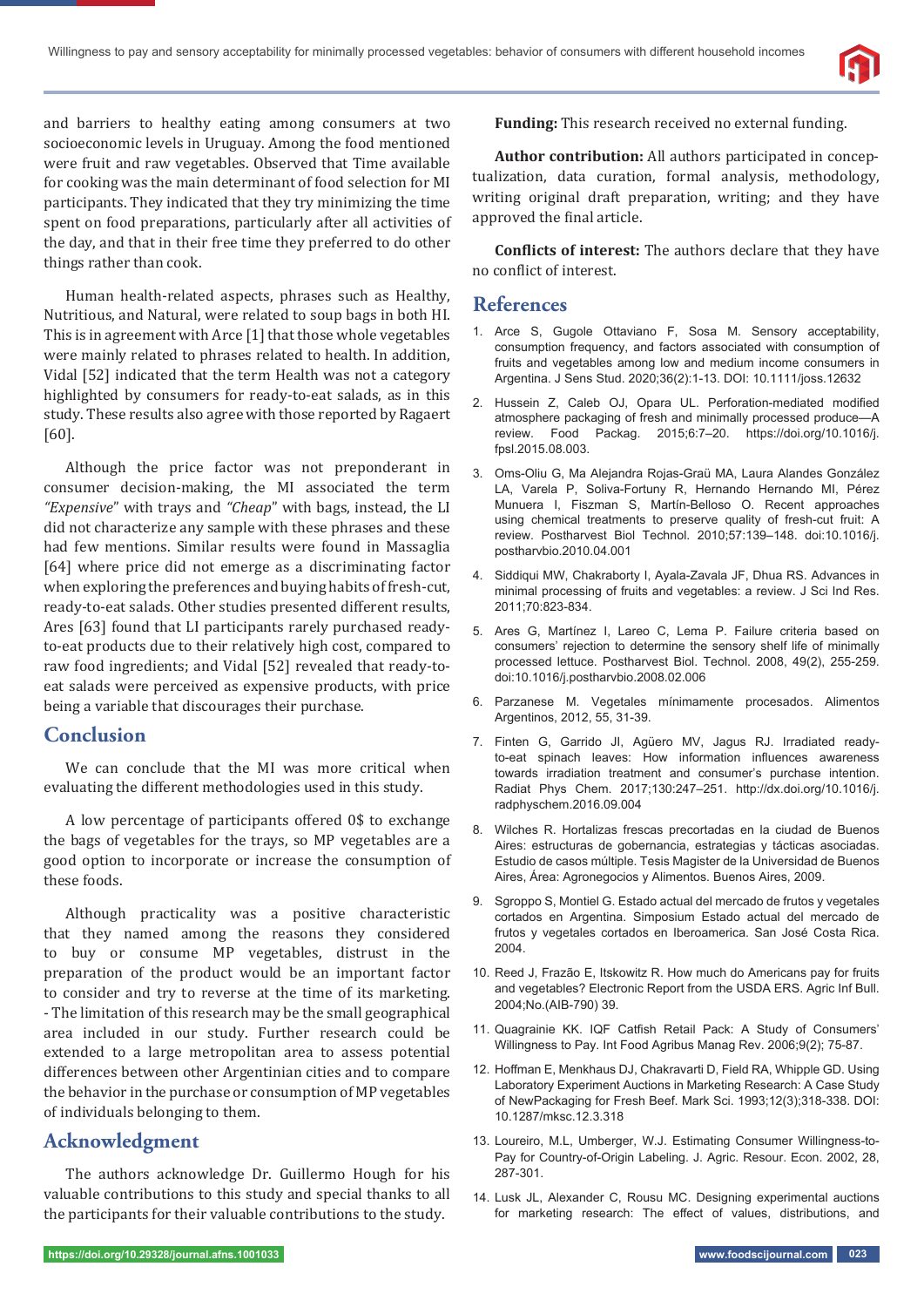

mechanisms on incentives for truthful bidding. Rev Mark Sci. 2007;5(1); DOI: 10.22004/ag.econ.20202

- 15. McFadden JR, Huffman WE. Consumer valuation of information about food safety achieved using biotechnology: Evidence from new potato products. Food Policy. 2017; 69: 82–96. http://dx.doi.org/10.1016/j. foodpol.2017.03.002
- 16. Grunert KG, Juhl HJ, Esbjerg L, Jensen BB, Bech-Larsen T, Brunsø K, Madsen CØ. Comparing methods for measuring consumer willingness to pay for a basic and an improved ready-made soup product. Food Qual Prefer. 2009; 2: 607–619. DOI: 10.1016/j.foodqual.2009.07.006
- 17. Owusu V, Owusu Anifori M. Int Food Agribusiness. Manag Rev. 2013; 16(1): 67-86.
- 18. Hou B, Wu L, Chen X, Zhu D, Ying R, Fu-Sheng T. Consumers' Willingness to Pay for Foods with Traceability Information: Ex-Ante Quality Assurance or Ex-Post Traceability? Sustainability. 2019;11:1- 14. https://doi.org/10.3390/su11051464
- 19. Govindasamy, R, Italia, J. Predicting willingness-to-pay a premium for organically grown fresh produce. J. Food Distrib. Res. 1999;30(2): 44- 53. DOI: 10.22004/ag.econ.27385
- 20. Petljak K, Renkoet S, Štulecal I. Consumers` willingness to pay more for organic food in Croatia. Ekonomski Vjesnik/Ekonviews. 2017;30:441- 455.
- 21. Gallardo RK, Kupferman E, Colonna, A. Willingness-to-pay for Optimal Anjou Pear Quality. Hor Sci. 2011; 46:452-456. DOI: 10.21273/ HORTSCI.46.3.452
- 22. Zhang H, Gallardo RK, McCluskey J, Kupferman E. Consumers' Willingness to Pay for Treatment-Induced Quality Attributes in Anjou Pears. J Agr Resour Econ. 2010;35: 105-117. DOI: 10.22004/ ag.econ.61062
- 23. Dinis I, Simoes O, Moreira J. Using sensory experiments to determine consumers' WTP for traditional apple varieties. Span J Agric Res. 2011;9:351–362. DOI: 10.5424/sjar/20110902-133-10
- 24. Bi X, House L, Gao Z, Gmitter F. Sensory evaluation and experimental auctions: measuring willingness to pay for specific sensory attributes. Am J Agric Econ. 2011; 94:562-568. DOI: 10.1093/ajae/aar062
- 25. Costanigro M, Kroll S, Thilmany D, Bunning M. Is it love for local/organic or hate for conventional? Asymmetric effects of information and taste on label preferences in an experimental auction. Food Qual Prefer, 2014, 31, 94‒105. http://dx.doi.org/10.1016/j.foodqual.2013.08.008
- 26. Lim J. Hedonic scaling: A review of methods and theory. Food Qual Prefer. 2011;22:733‒747. https://doi.org/10.1016/j. foodqual.2011.05.008
- 27. Gallardo K, Hong YA, Jaimes MS, Orozco JF. Investigating consumer food choice behavior: an application combining sensory evaluation and experimental auctions. Cien Inv Agr. 2018;45:1-10. DOI: 10.7764/rcia. v45i1.1765
- 28. Hough G, Ferraris D. Free listing: A method to gain initial insight of a food category. Food Qual Pref. 2010; 21: 295–301. DOI: 10.1016/j. foodqual.2009.04.001
- 29. Alfnes F. Willingness to Pay versus Expected Consumption Value in Vickrey Auctions for New Experience Goods. Am J Agri Eco. 2007; 89(4):921-931. https://doi.org/10.1111/j.1467-8276.2007.01028.x
- 30. Lusk JL, Roosen J, Fox JA. Demand for Beef from Cattle Administered Growth Hormones or Fed Genetically Modified Corn: A Comparison of Consumers in France, Germany, the United Kingdom, and the United States. Am J. Agric. Econ. 2003, 85, 16–29. https://doi. org/10.1111/1467-8276.00100
- 31. Fox CR, Tversky A. Ambiguity Aversion and Comparative Ignorance. Q J Econ. 1995;110:585–603.
- 32. Fox JA, Hayes DJ, Shogren JF, Kliebenstein JB. Experimental Methods in Consumer Preference Studies. J Food Distrib Res. 1996;2-7.
- 33. Código Alimentario Argentino (CAA). Capítulo IX. Alimentos farináceos – cereales, harinas y derivados (artículo 761bis Resolución conjunta 196/2001 y 1020/2001). 2004.
- 34. Mc Ewan J. Cluster analysis and preference mapping. Review No. 12. Project No. 29742. England: Campden Chorleywood. Food Research Association. 1998.
- 35. Chen Q, Anders S, An H. Measuring consumer resistance to a new food technology: A choice experiment in meat packaging. Food Qual Pref. 2013; 28(2): 419-428. DOI: 10.1016/j.foodqual.2012.10.008
- 36. Da Rosa Lopes M, Pereira FDAR, De Souza CC, Dos Reis Neto JF, Bono JAM. Perception of buyers in regards to the quality and food safety of minimally processed vegetables. Afr J Agric Res. 2015;10(28): 2717-2723.
- 37. Liu Y, Zeng Y, Yu X. Consumer willingness to pay for food safety in Beijing: a case study of food additives. Int J Agric Econ. (IAAE). 2009;2-24. https://doi.org/10.5897/AJAR2015.9737
- 38. Darby K, Batte MT, Ernst S, Roe B. Decomposing local: A conjoint analysis of locally produced foods. Am J Agric Econ. 2008;90(2):476- 486. DOI: 10.1111/j.1467-8276.2007.01111.x
- 39. Voon JP, Ngui KS, Agrawal A. Determinants of willingness to purchase organic food: An exploratory study using structural equation modeling. Int Food Agribus Manag Rev. 2011;14(2);103-120.
- 40. Gil JM, Soler F. Knowledge and willingness to pay for organic food in Spain: Evidence from experimental auctions. Acta Agric Scand C. 2006;3(3-4):109-124. https://doi.org/10.1080/16507540601127656
- 41. Shogren JF, List JA, Hayes DJ. Preference Learning in Consecutive Experimental Auctions. Amer J Agr Econ. 2000; 82(4): 1016-1021. https://doi.org/10.1111/0002-9092.00099
- 42. Pearson N, Biddle SJH, Gorely T. Family correlates of fruit and vegetable consumption in children and adolescents: a systematic review. Public Health Nutr. 2009;12(2):267-283. DOI: 10.1017/S1368980008002589
- 43. Alaimo K, Packnett E, Miles RA, Kruger DJ. Fruit and vegetable intake among urban community gardeners. J Nutr Educ Behav. 2008;40(2);94- 101. DOI: 10.1016/j.jneb.2006.12.003
- 44. Pollard J, Kirk SFL, Cade JE. Factors affecting food choice in relation to fruit and vegetable intake: a review. Nutr Res Rev. 2002;15(2):373- 388.
- 45. Brug J, Debie S, van Assema P, Weijts W. Psychosocial determinants of fruit and vegetable consumption among adults. Results of focus group interviews. Food Qual Prefer. 1995;6(2):99–107.
- 46. Marshall D, Anderson A, Lean M, Foster A. Healthy eating: fruit and vegetables in Scotland. Br Food J. 1994; 96(7): 18–24.
- 47. Foley DM, Dufour A, Rodriguez L, Caporaso F, Prakash A. Reduction of Escherichia coli in shredded iceberg lettuce by chlorination and gamma irradiation. Radiat Phys Chem. 2002;63 (3): 391-396. DOI: 10.1016/S0969-806X(01)00530-8
- 48. Luna Guzmán I, Barrett DM. Comparison of calcium chloride and calcium lactate effectiveness in maintaining shelf stability and quality of fresh-cut cantaloupes. Postharvest Biol Technol. 2000;19(1):61-72. https://doi.org/10.1016/S0925-5214(00)00079-X
- 49. Allende A, Artés F. UV-C radiation as a novel technique for keeping quality of fresh processed 'lollo rosso' lettuce. Food Res Int. 2003;36(7): 739-746. DOI: 10.1016/S0963-9969(03)00054-1
- 50. Allende A, McEvoy JL, Luo Y, Artés F, Wang CY. Effectiveness of twosided UV-C treatments in inhibiting natural microflora and extending the shelf-life of minimally processed 'red oak leaf' lettuce. Food Microbiol. 2006;23(3):241-249. doi:10.1016/j.fm.2005.04.009
- 51. De Azeredo GA, Stamford TLM, Nunes PC, Gomes Neto NJ, De Oliveira MEG, De Souza EL. Combined application of essential oils from Origanum vulgare L. and Rosmarinus officinalis L. to inhibit bacteria and autochthonous microflora associated with minimally